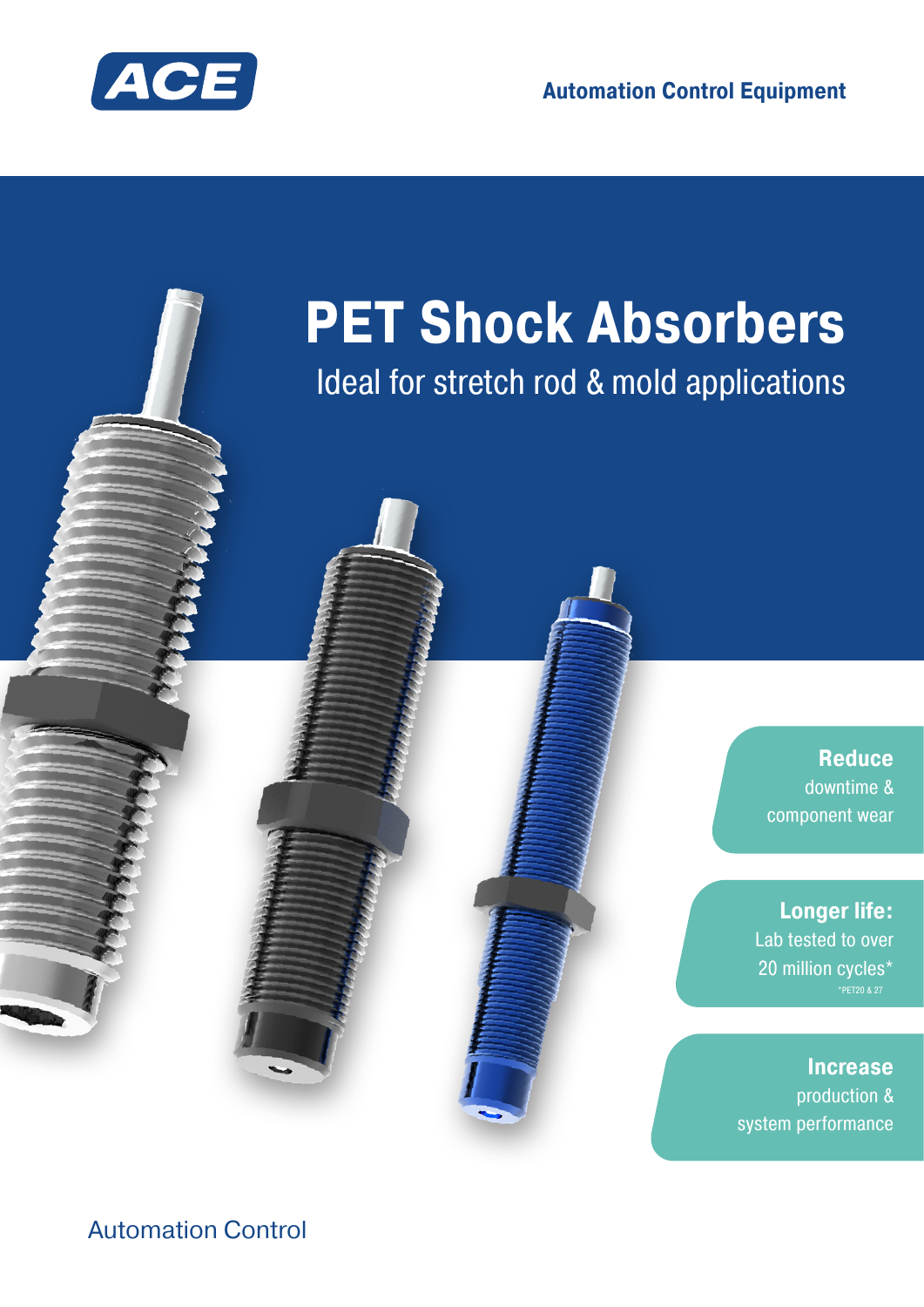

## **Product Models**

## **PET27EUM / PET25EUM (M25x1,5)**



**PET27EUM-880 (STANDARD ROD)** Used with universal or part #: 1311366907 Series 2 shock holders



**PET27EUM-SBUC (BUTTON WITH URETHANE INSERT)** Used with Krones®, Sidel® Series 1 & 2 shock holders (Part #: 1073679102)



**PET27EUM-NB (SHORT ROD, NO BUTTON)** -1: Stretch rod without shock holder -3: Large molds and specific stretch rods



**PET27EUM-03739 (NYLON BUTTON)** Sidel® large molds, where nylon button is required



**PET27EUM-QCM-880 (QUICK CHANGE MOUNT)** QCM assembly replaces former shocks and Sidel® Series 2 shock holder

## **PET20EUM**



**PET20EUM** Krones® mold



**PET20EUM-S** SIDEL® matrix mold





**PET14EUM** Direct fit 0.25" (6 mm) stroke



**PET14EUM-C\*** OEM version 0.2" (5 mm) stroke \*Does not have food grade oil.

2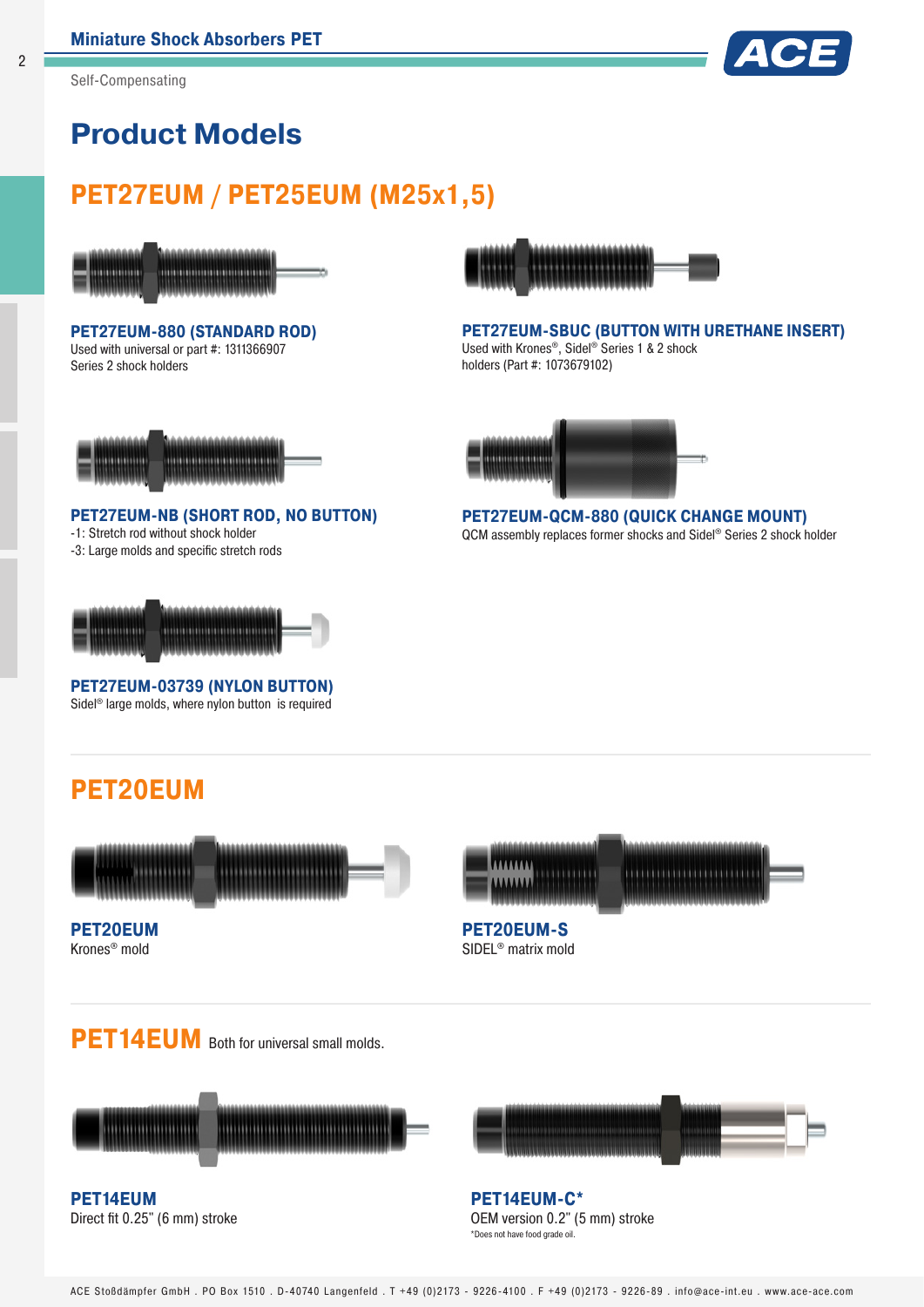

Self-Compensating

## **Product Selection Guide for Sidel**® **and Krones**® **Blow Mold Machines**

#### **Sidel® Series 1 Machine**

| <b>Application</b>                       | <b>Description</b>                                                                    | <b>Shock Absorber Model</b> |
|------------------------------------------|---------------------------------------------------------------------------------------|-----------------------------|
| Stretch Rod Down with Sidel Shock Holder | Used with either a short of tall shock holder                                         | PET27EUM-1-SBUC             |
| Stretch Rod Up with Sidel Shock Holder   | Used with either a short or tall shock holder                                         | PET27EUM-1-SBUC             |
| Stretch Rod Down without Shock Holder    | Used without a Sidel Shock Holder                                                     | PET27EUM-1-NB               |
| Stretch Rod Up without Shock Holder      | Used without a Sidel Shock Holder                                                     | PET27EUM-1-NB               |
| Stretch Rod Up only on Heat Set machines | Heat Set machines Only, No Shock Holder, it is short-stroked and<br>used as a snubber | PET27EUM-3-NB               |
| Mold: Large without rod button           | Shock is short stroked and used as a snubber                                          | PET27EUM-3-NB               |
| Mold: Large with Nylon button            | Shock is short stroked and used as a snubber                                          | PET27EUM-3-03739            |

#### **Sidel® Series 2 Machine**

| Application                                 | <b>Description</b>                                                              | <b>Shock Absorber Model</b> |
|---------------------------------------------|---------------------------------------------------------------------------------|-----------------------------|
| Stretch Rod Down with Quick Change Mount    | Fully assembled with the QCM Mount and ready to install                         | PET27EUM-1-QCM-880          |
| Stretch Rod Down, Type 1 Sidel Shock Holder | Used with Sidel Shock Holder (PN 1073679102 sold separately)                    | PET27EUM-1-SBUC             |
| Stretch Rod Down, Type 2 Sidel Shock Holder | Used with Sidel Shock Holder (PN 11311366901 sold separately)                   | PET27EUM-1-880              |
| Stretch Rod Up only on Heat Set machines    | Heat Set machines only, No Shock Holder, short-stroked and used as a<br>snubber | PET27EUM-3-NB               |
| Mold: Large without a button                | Shock is short-stroked and used as a snubber                                    | PET27EUM-3-NB               |

#### **Sidel® Universal Machine**

| <b>Application</b>                       | <b>Description</b>                                                                   | <b>Shock Absorber Model</b> |
|------------------------------------------|--------------------------------------------------------------------------------------|-----------------------------|
| <b>Stretch Down</b>                      | Used with Sidel Shock Holder                                                         | PET27EUM-1-880              |
| Stretch Rod Up only on Heat Set machines | Heat Set machines only, No Shock Holder, it is sort-stroked and used as<br>a snubber | PET27EUM-3-NB               |
| Mold Large without a rod button          | Shock is short-stroke and used as a snubber                                          | PET27EUM-3-NB               |
| Mold: Small OEM version                  | Same as OEM model, Steel body with stop cap and urethane bushing                     | PET14EUM-C                  |
| Mold: Small                              | Direct fit, steel body and short length piston rod for full stroke usage             | PET14EUM                    |

#### **Sidel® Matrix Machine**

| Application       | <b>Description</b>                                          | <b>Shock Absorber Model</b> |
|-------------------|-------------------------------------------------------------|-----------------------------|
| <b>Mold Shock</b> | Shock is short-stroked and used as a snubber, no rod button | PET20EUM-                   |

#### **Krones® Machine**

| Application                               | <b>Description</b>                               | <b>Shock Absorber Model</b> |
|-------------------------------------------|--------------------------------------------------|-----------------------------|
| Hanger Mold Shock                         | M20 thread & nylon button                        | PET20EUM                    |
| Stretch Rod Down with Krones Shock Holder | All machines with M27 thread and urethane button | PET27EUM-1-SBUC             |

Krones® Shock Stop Holder used with SBUC. Additional models available for custom applications.

#### Contact ACE for application and installation sheets.